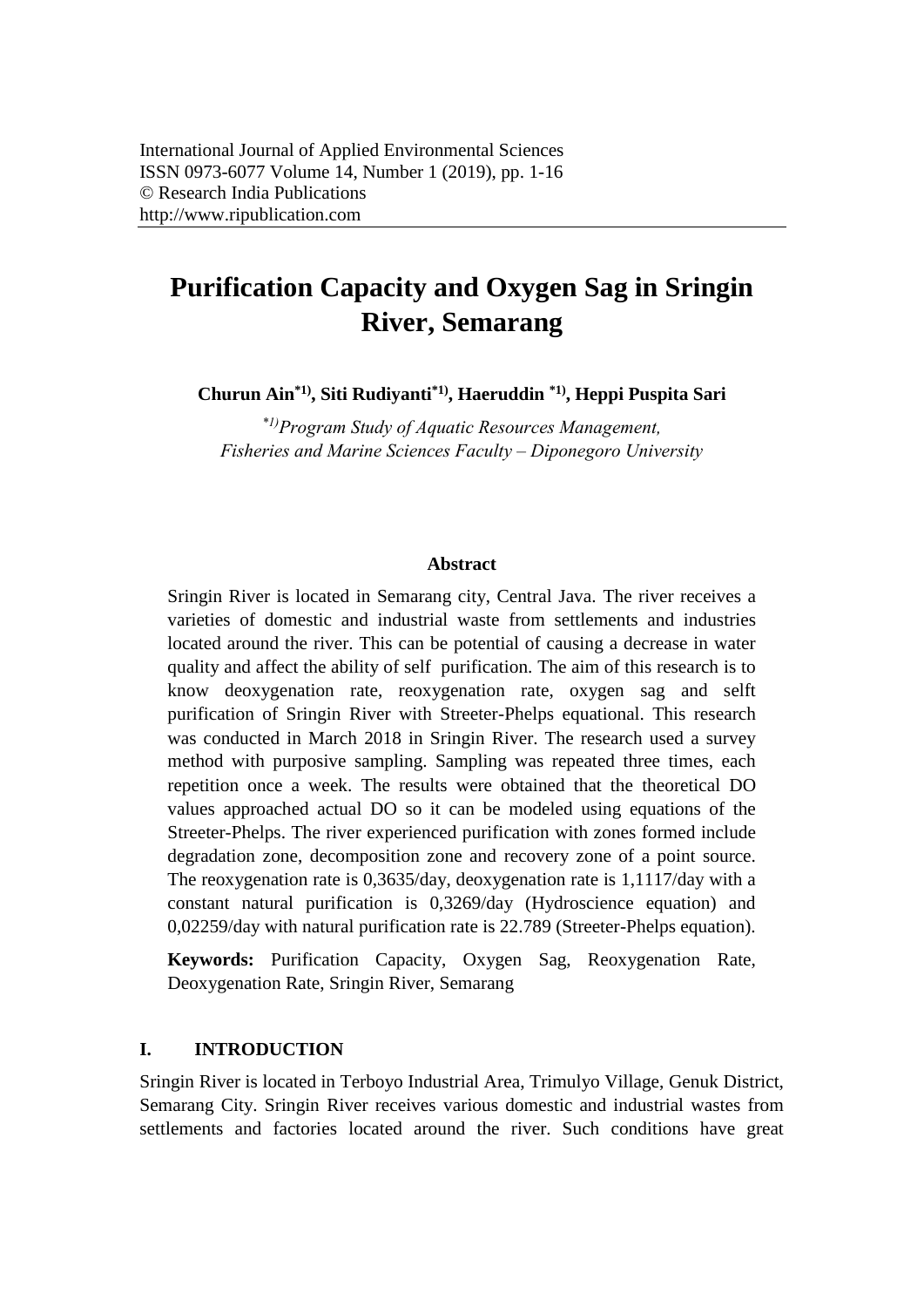potential in causing a decrease in water quality [1],[2] and affecting natural purification capabilities [3]. Organic and inorganic wastes that enter the river body before flowing into the sea experience a mixture of water masses, where the river itself has the ability to recover (self purification). This ability can be affected by dilution of waste that is mixed with river water, where the river is a lotic waters that is moving water and has a current velocity. The ability of the river to purify itself from waste naturally is produced by certain processes that work when the river moves downstream which can inform the dilution of water contaminated with the entry of surface and ground water or through hydrological, biological and chemical processes[4]. The physical and chemical processes of water purification are controlled and are very dependent on biological factors [5].

The river can purificate if the pollution entering the river body is not excessive so that it can still carry out the function and pollution of the sea can be minimized and even avoided. Water pollution can cause a decrease in environmental quality such as habitat damage, morphological or physiological disturbances in the organism, in addition to both long and short periods can cause disruption to human life such as health. Therefore river water quality plays an important role in life. Rivers play a strategic role as one of the natural resources that can support human's lives, and sustain water resources [6].

The oxygen sag curve can describe the decrease in oxygen that occurs. Data can be prediction self purification, how fast the Sringin River in purification, occurs due to the phenomenon of the process of reducing dissolved oxygen (deoxygenation) and the process of increasing dissolved oxygen (reoxygenation) to overcome pollution or the condition of the river is has exceeded the carrying capacity of the waters. This research can be seen that the sag oxygen curve, purification capabilities and the purification zone at Sringin River. Results of this study can provide information to the community and the government in managing the river and as a reference for further research. The variables measured in this study include BOD (Biochamical Oxygen Demand), and DO (Disolved Oxygen), current velocity, discharge and also supported by secondary variables including temperature, pH, brightness and depth. The purpose of this study was to determine the decreasing constants of dissolved oxygen (deoxygenation) and the increase in dissolved oxygen (reoxygenation), to know the sag oxygen and the ability of natural purification (self purification) in the waters of Sringin River Terboyo Industrial Area.

#### **RESEARCH MATERIALS AND METHODS**

#### **A. Research Material and Variables**

The material used in this research is the Sringin River water sample which is used to measure the DO and BOD variables, both of these variables are used to analyze the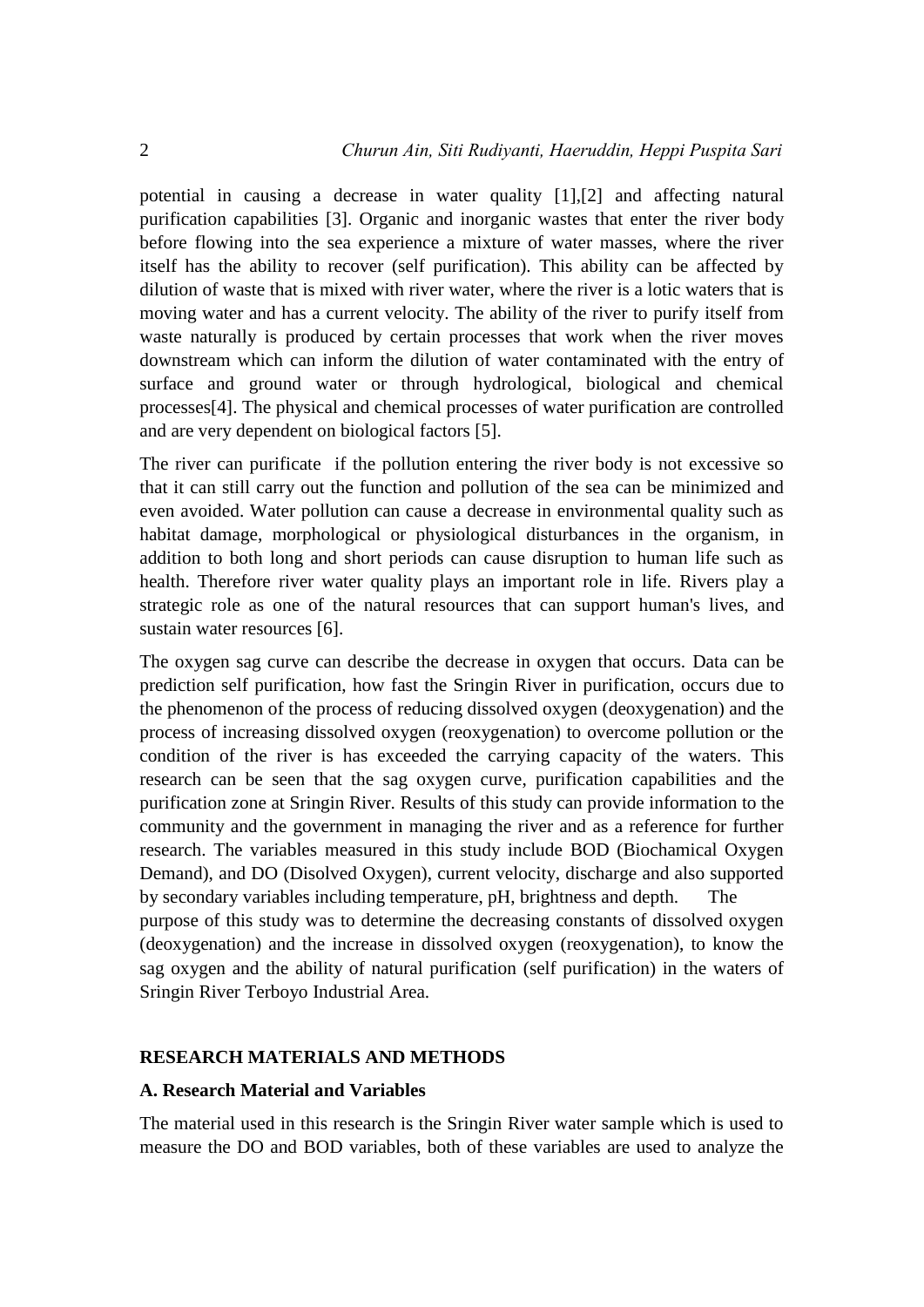sag oxygen and purification zones that occur with the support of several environmental that affect the water quality in the Sringin River. Several physical and chemical factors in water ecosystems including temperature, current velocity, discharge, brightness, and depth and pH [7].

# **B. Research Methods**

The method used in this study is a survey method that is analyzed quantitatively. The information obtained is the DO value measured by titration method, BOD analysis is carried out based on the SNI 6989.72.2009 method. Measurement of temperature, current velocity, discharge, brightness, and depth as well as pH are also carried out as secondary variables. For the purpose of estimating trophic conditions, purification capacity, degree of mineralization, biological depuration factors in waters, using spatial and temporal distribution of chemical and physical parameters that characterize water quality (temperature, pH, dissolved oxygen, transparency, chlorophyll-a, total phosphorus, TN / TP ratio) [8].

## **Sampling**

This research was carried out in March 2018. Sampling and measurement of physical parameters were carried out at nine sampling points. Sampling was carried out three times repetition with a span of one week one sampling. Sampling in this study was carried out by purposive sampling, based on certain considerations [9]. The location map of the data collection and the sample is presented in Figure



**Figure 1.** Map of Research Locations in Sringin River, Terboyo Industrial Area, Semarang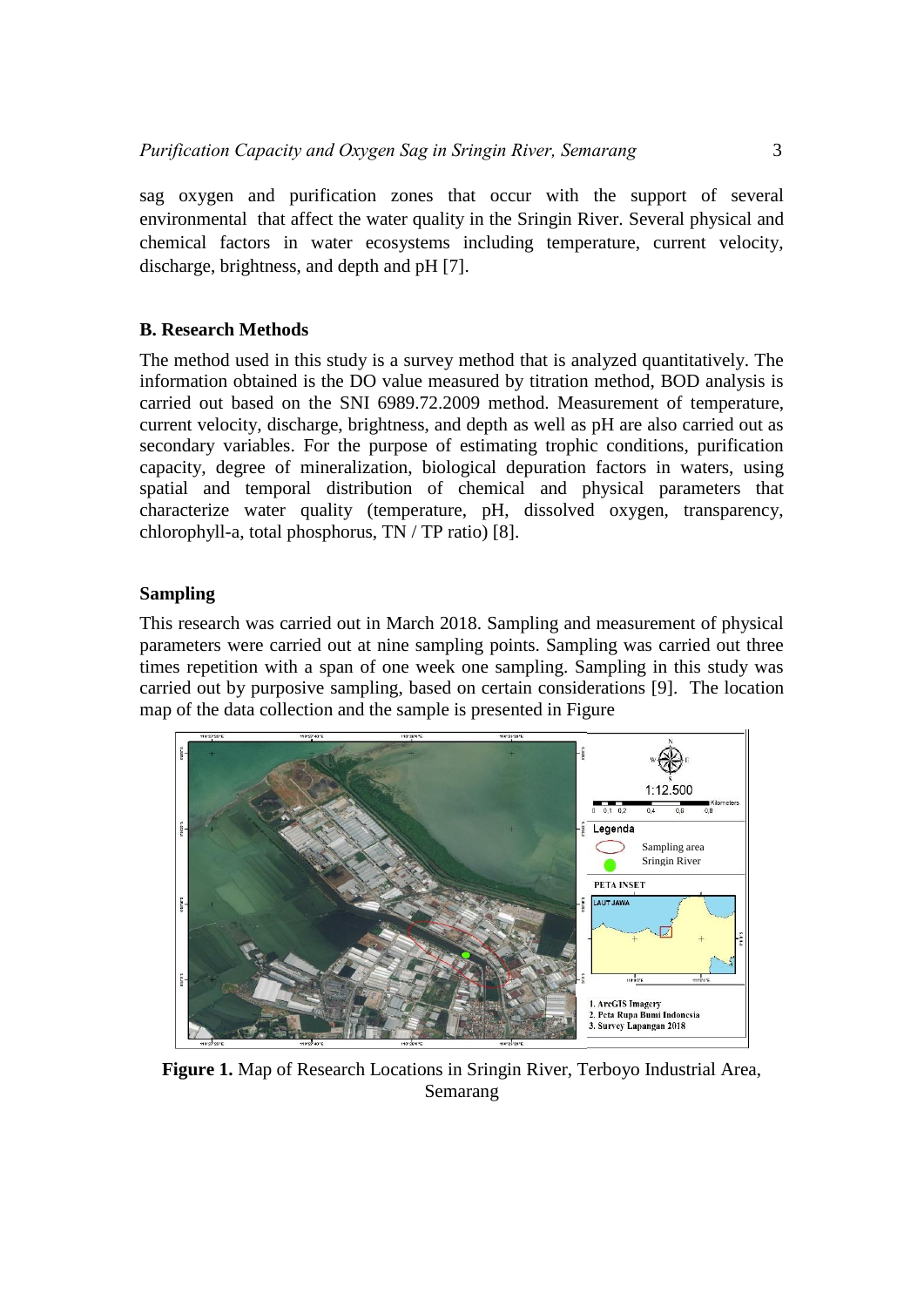#### **Data analysis method**

Reduction of oxygen (deoxygenation) was analyzed using the Streeter Phelps method in 1925 which was contained in the Decree of the Minister of Environment No. 110 of 2003.

If it is assumed that the river and waste are completely mixed at the discharge point, then the concentration of the constituent in the mixture of water and waste at  $x = 0$  is:

C˳ = Q<sup>r</sup> Cr + Qw Cw ....................................................................................(1)  $Q_r + Q_w$ 

Description:

 $C<sub>s</sub>$  = initial constituent concentration at the point of discharge after mixing (mg / l)

 $Qr =$  River debit (m3 / sec)

 $Cr =$  concentration of constituents in river water before mixing (mg / l)

 $Cw =$  concentration of constituents in wastewater (mg / l)

The saturated oxygen value is determined by the following equation:

Ds= 475/(33,3+t)...........................................................................................(2)

Description:

Ds = DO Saturation

 $t = Temperature$ 

Reduction of oxygen (deoxygenation)

Log L' = Kt...........................................................................(3) L

Description:

 $K =$  deoxygenation constant

L  $=$  Upper BOD concentration (mg  $/$  l)

 $L = BOD$  concentration of last / down point (mg / l)

 $t =$  travel time between points (s)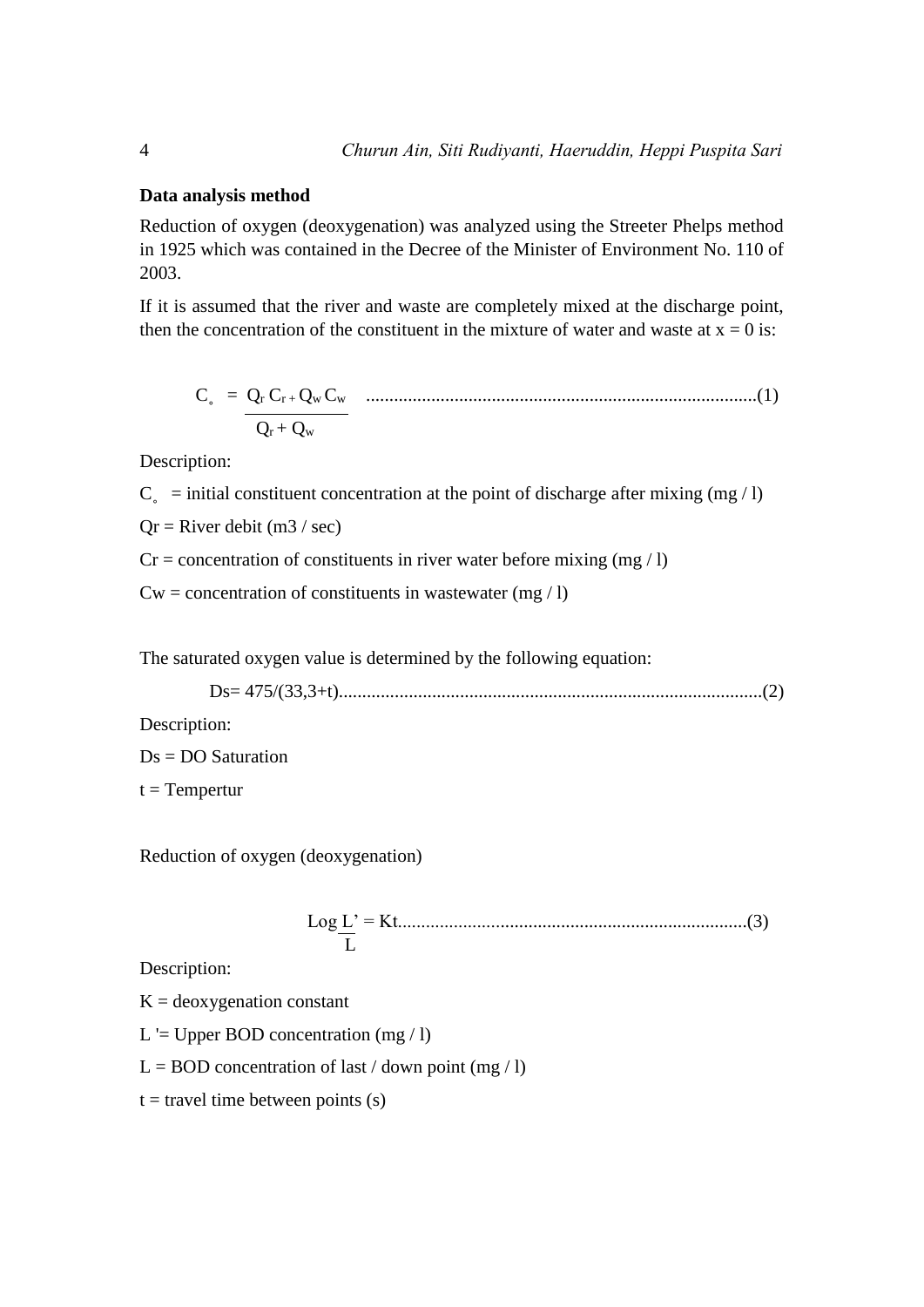The deoxygenation constant can also be obtained by the equation Hydroscience  $(1971)$   $[10]$  as follows:

> K (20°C) = 0,3 (H/8)-0,434...........................................................(4) K (T°C) = K(20°C) x 1,047(T-20).................................................(5)

Description:

 $H =$  depth of river average  $(m)$ 

U = average speed of river flow  $(m / s)$ 

The addition of oxygen (reaeration) was analyzed using the O'Conner and Dobbin equations with the following equation [11]:

$$
R = \frac{294 (DL U)^{1/2} \dots (6)}{H^{3/2}}
$$

DL = 1,760 x 10-4 m<sup>2</sup> /d x 1,037T-20...........................................(7)

Description:

 $R =$  reaeration constant

 $H =$  depth of river average  $(m)$ 

U = average river speed  $(m / s)$ 

 $DL$  = molecular diffusion coefficient of oxygen at temperature T (m2 / day)

The estimated value of R by the Engineering Board of Review for the Sanitary District of Chicago is as follows:

| Water Body                       | Range of R    |  |
|----------------------------------|---------------|--|
| Small ponds and backwaters       | $0.10 - 0.23$ |  |
| Sluggish streams and large lake  | $0.23 - 0.35$ |  |
| Large streams of low velocity    | $0.35 - 0.46$ |  |
| Large streams of normal velocity | $0.46 - 0.69$ |  |
| Swift streams                    | $0.69 - 1.15$ |  |
| Rapid and waterfalls             | >1.15         |  |

**Table 1.** Reoxygenation constants [11]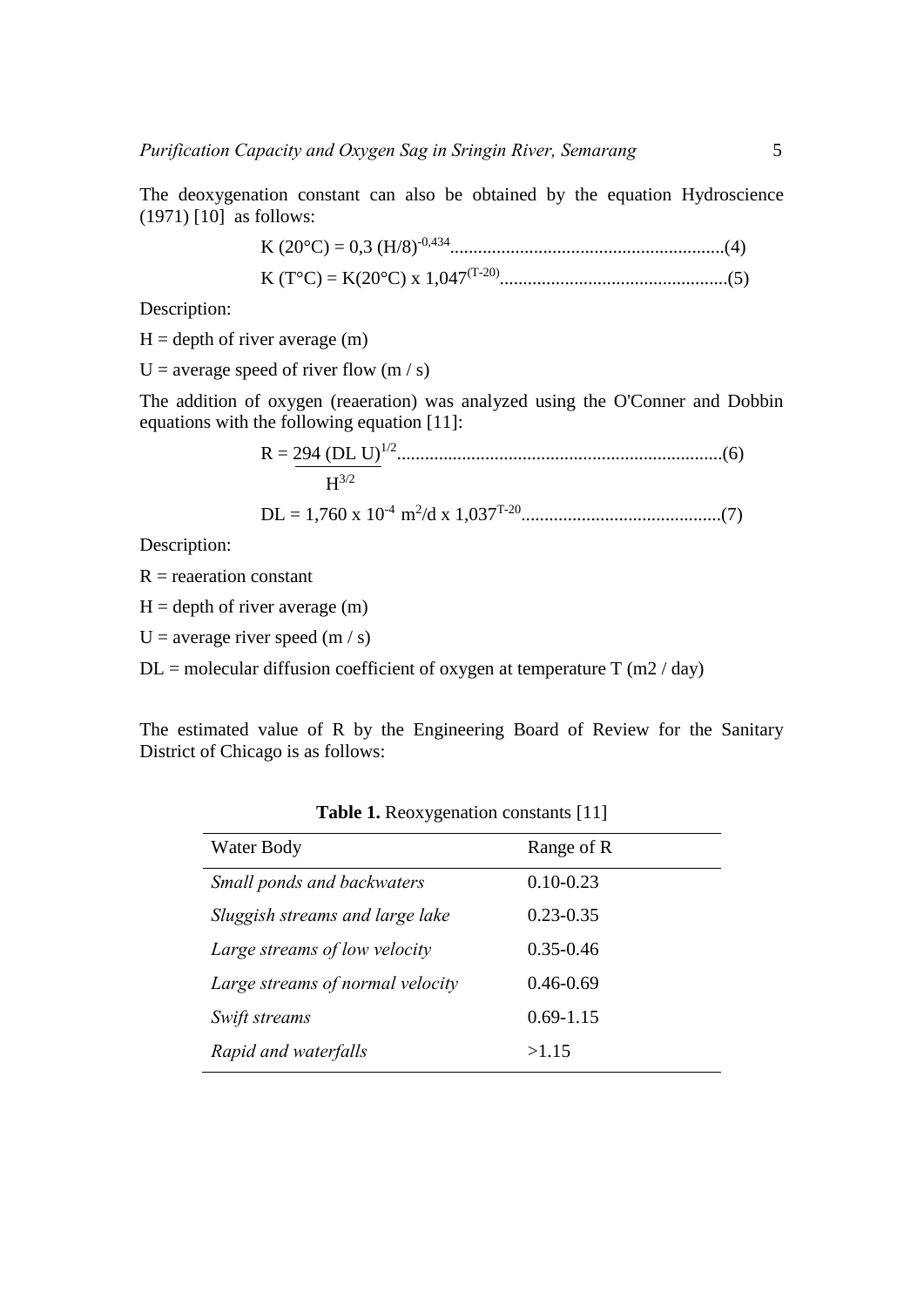Natural purification (River purification) is obtained by the following equation:

f = R/K.....................................................................................................(8)

Description:

 $f =$  natural purification constant

 $R =$  reoxigenation constant

 $K =$  deoxygenation constant

The values of natural purification constants according to are presented in Table 2 as follows:

| Water Body                                                            | Range of f  |
|-----------------------------------------------------------------------|-------------|
| Small ponds and backwaters                                            | $0.5 - 1.0$ |
| Sluggish streams, large lakes, and $1,0-1,5$<br>impounding reservoirs |             |
| Large stream of low velocity                                          | $1,5 - 2,0$ |
| Large stream of normal velocity                                       | $2,0 - 3,0$ |
| Swift streams                                                         | $3,0-5,0$   |
| Rapids and water falls                                                | $\geq 5.0$  |

**Table 2.** Constant Purification Value [12]

Sag oxygen modeling uses the 1925 Streeter Phelps equation [13] contained in the Decree of the State Minister for the Environment Number 110 of 2003 commonly used in river analysis as follows:

Dt = KLₒ [10-Kt – 10- Rt ] + D˳ 10-Rt ...................................................(9) R-K

Description:

 $K = deoxygenation constant (4) day)$ 

 $R =$  reoxigenation constant ( $/$  day)

Dt = the oxygen deficit point of source of pollutant at time t (mg / l)

L  $\land$  = ultimate BOD concentration after the point after mixing (mg / l)

 $D<sup>°</sup>$  = initial oxygen deficit at waste point (mg / l)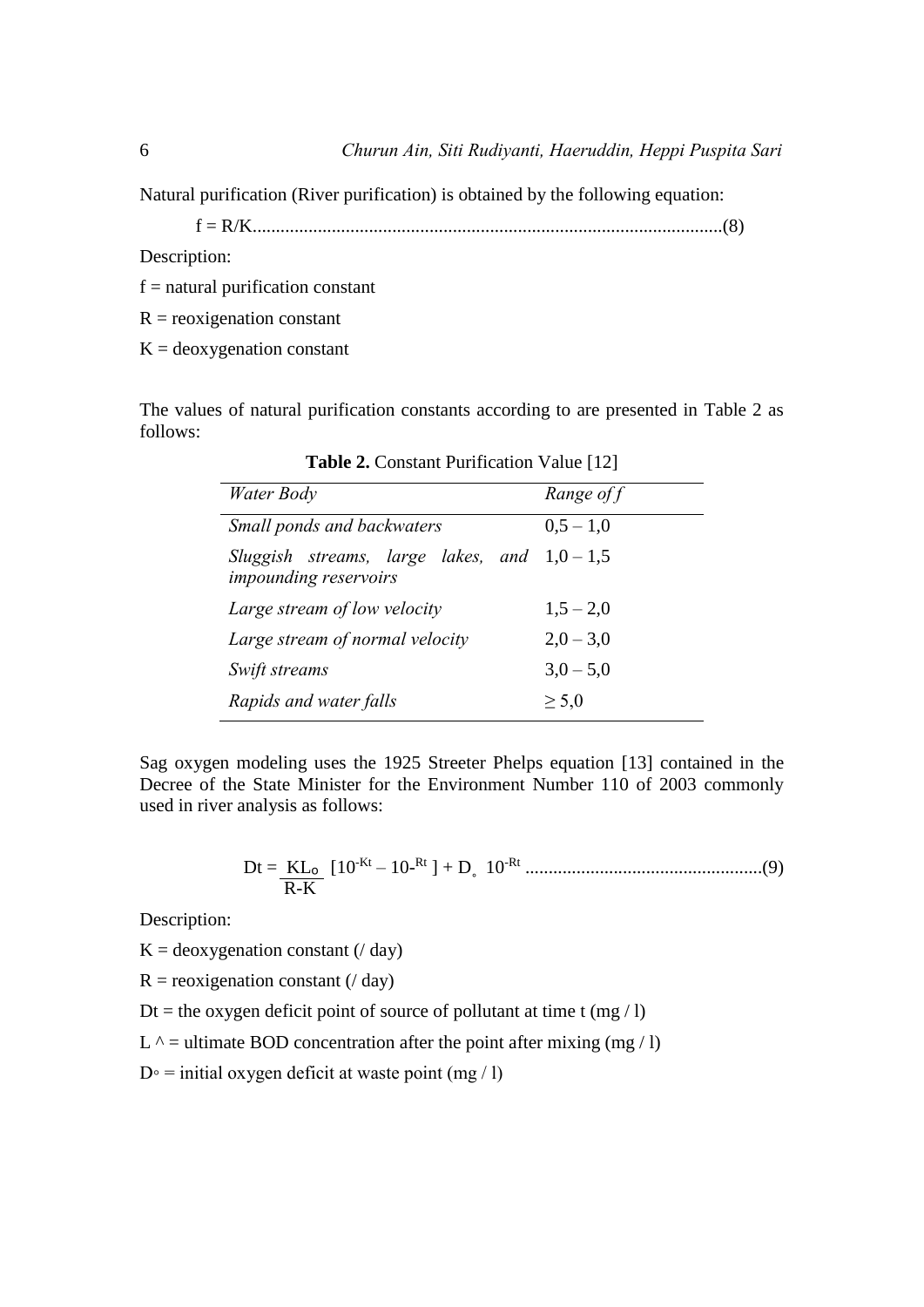#### **RESULTS AND DISCUSSION**

#### **A. Research Results**

#### *1. Description of Location*

Sringin River is used by the surrounding community to carry out various daily activities, one of which is to be used as a fisherman by road to go fishing using boats and as a fishing location. The location of the water quality measurement and sampling of the Sringin River was carried out at the coordinate points described in Table 3.

| N <sub>o</sub> | Coordinate                             | <b>River Width</b> |
|----------------|----------------------------------------|--------------------|
| $\mathbf{1}$   | S06°57' 07.5" - E110°28'17.9"          | $\pm 8$ m          |
| $\overline{2}$ | $S06^{\circ}56'56.6"$ - E110°28'15.7"  | $\pm 8$ m          |
| 3              | $S06°57'07.4" - E110°28'14.4"$         | $\pm 8$ m          |
| $\overline{4}$ | $S06^{\circ}56'57.0"$ - E110° 28'14.3" | $\pm 8$ m          |
| 5              | S06°56'51.9" - E110°28'13.2"           | $\pm 50$ m         |
| 6              | S06°56'51.9" - E110°28'07.8"           | $\pm 50$ m         |
| 7              | S06°56'48.1" - E110°28'03.1"           | $\pm 50$ m         |
| 8              | S06°56'44.9" - E110°27'57.7"           | $\pm 50$ m         |
| 9              | $S06°56'42.4" - E110°27'50.7"$         | $\pm 50$ m         |

Table 3. Coordinate Points of Research Locations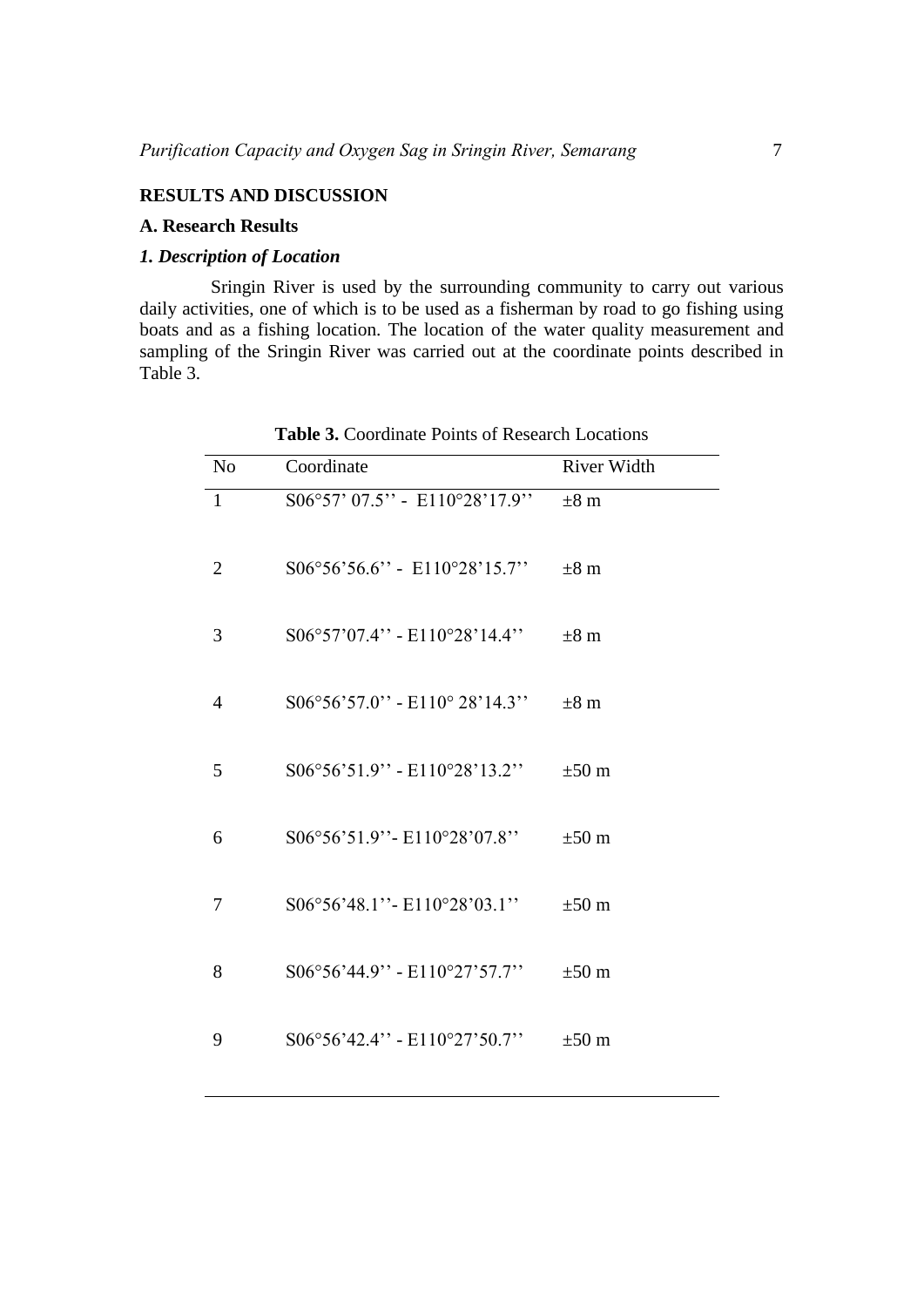## *2. Laboratory Analysis and Measurement of the chemical parameters of the Sringin River*

Laboratory analysis and measurement of Sungin's chemical and physical parameters are as follows (Table 4)

| Parameters                    | Replication  | <b>Sampling Point</b> |                |                |                |                | WQ             |                |                |                |         |
|-------------------------------|--------------|-----------------------|----------------|----------------|----------------|----------------|----------------|----------------|----------------|----------------|---------|
|                               |              | $\mathbf{1}$          | $\overline{2}$ | 3              | $\overline{4}$ | 5              | 6              | $\overline{7}$ | 8              | 9              |         |
| pH water                      | $\mathbf I$  | $\overline{7}$        | $\overline{7}$ | $\overline{7}$ | $\overline{7}$ | $\overline{7}$ | $\overline{7}$ | $\overline{7}$ | 6              | $\tau$         | $6 - 9$ |
|                               | $\mathbf{I}$ | 6                     | 6              | 6              | 6              | 6              | 6              | 6              | 6              | 6              |         |
|                               | $\rm III$    | 6                     | 6              | 6              | 6              | 6              | 6              | 6              | 6              | 6              |         |
| DO                            | $\mathbf I$  | $\boldsymbol{2}$      | 3,2            | 1,6            | 2,8            | 2,4            | 2,4            | 2,8            | 2,4            | 3,2            |         |
| (mg/l)                        | $\rm II$     | $\mathfrak{2}$        | 1,6            | 1,6            | 1,6            | 1,2            | 2,4            | 2,4            | $\mathfrak{2}$ | 2,4            | 4       |
|                               | $\rm III$    | 1,4                   | 2,4            | $\mathfrak{2}$ | 2,4            | 1,6            | 0,8            | 2,4            | 2,4            | $\overline{c}$ |         |
| <b>BOD</b>                    | $\bf{I}$     | 5                     | $\overline{4}$ | 52             | 5              | 6              | 8              | 11             | 6              | 14             |         |
| $(mg/l)$ **                   | $\rm II$     | 8                     | 6              | 10             | 14             | 17             | $\overline{7}$ | 10             | 18             | 49             | 3       |
|                               | III          | 21                    | 231            | 8              | 192            | 172            | 76             | 122            | 57             | 124            |         |
| <b>Brightness</b><br>(m)      | $\mathbf I$  | 0,42                  | 0,45           | 0,46           | 0,63           | 0,42           | 0,64           | 0,57           | 0,53           | 0,45           |         |
|                               | $\mathbf{I}$ | 0,42                  | 0,44           | 0,46           | 0,63           | 0,42           | 0,40           | 0,42           | 0,41           | 0,44           |         |
|                               | $\rm III$    | 0,25                  | 0,41           | 0,45           | 0,41           | 0,42           | 0,38           | 0,48           | 0,42           | 0,49           |         |
| Depth $(m)$                   | $\mathbf I$  | $\mathbf{1}$          | 1,55           | 0,9            | 1,33           | $\mathbf{1}$   | 1,14           | 1,19           | 1,20           | 1,11           |         |
|                               | $\rm II$     | 0,95                  | 1,22           | $\mathbf{1}$   | 0,99           | 0,96           | 1,10           | 1,20           | 1,16           | $\mathbf{1}$   |         |
|                               | Ш            | 1,05                  | 1,60           | 1,15           | 1,30           | 0,95           | 0.96           | 1,17           | 1,10           | 1,15           |         |
| Current                       | $\bf{I}$     | 0,0061                | 0,0074         | 0,0067         | 0,0074         | 0,0051         | 0,0093         | 0,0091         | 0,0145         | 0,0137         |         |
| Velocity<br>(m/s)             | $\rm II$     | 0,0051                | 0,0061         | 0,0064         | 0,0057         | 0,0071         | 0,0069         | 0,0071         | 0,0072         | 0,0071         |         |
|                               | $\rm III$    | 0,0093                | 0,0095         | 0,0125         | 0,0133         | 0,0175         | 0,0074         | 0,0077         | 0,0087         | 0,0095         |         |
| Tempera-<br>tur $(^{\circ}C)$ | I            | 29                    | 29             | 29             | 29             | 30             | 30             | 30             | 28             | 29             |         |
|                               | $\rm II$     | 30                    | 31             | 30             | 31             | 30             | 30             | 30             | 30             | 30             |         |
|                               | Ш            | 30                    | 30             | 30             | 29             | 29             | 29             | 29             | 29             | 30             |         |
| Discharget<br>$(m^3/s)$       | $\bf{I}$     | 0,0072                | 0,0475         | 0,0526         | 0,0395         | 0,3641         | 0,5554         | 0.6347         | 0,6715         | 0.6541         |         |
|                               | $\rm II$     | 0,0075                | 0,0451         | 0,0546         | 0,0429         | 0,2882         | 0,3726         | 0,3983         | 0,3897         | 0,3976         |         |
|                               | $\rm III$    | 0,0234                | 0,0837         | 0.0983         | 0.0936         | 0,5217         | 0,444          | 0,427          | 0,4614         | 0.4547         |         |

**Table 4.** Results of Measurement of Chemical and Physical Parameters of the Sringin River

\* Water Quality Criteria Based on Class II, Government Regulation No. 82 of 2001[14]

\*\* Test Results of the Laboratory of the Environment Office of the City of Semarang

pH value of river water in this study ranges from 6-7 indicating that the water is neutral towards acid. Based on these results DO on the Sringin River is below the class II quality standard, which is 4 mg / l. BOD values also exceeded the class II quality of 3 mg / l. The brightness of the Sringin River is in the range of 0.41-0.64 m with a depth range of 0.9-1.60 m. The difference in depth of each point can be influenced by the morphology of the Sringin River. In addition, the presence of precipitating solid waste can cause morphological changes because of an increase in the river bed. In addition to the sludge, dissolved and suspended material can cause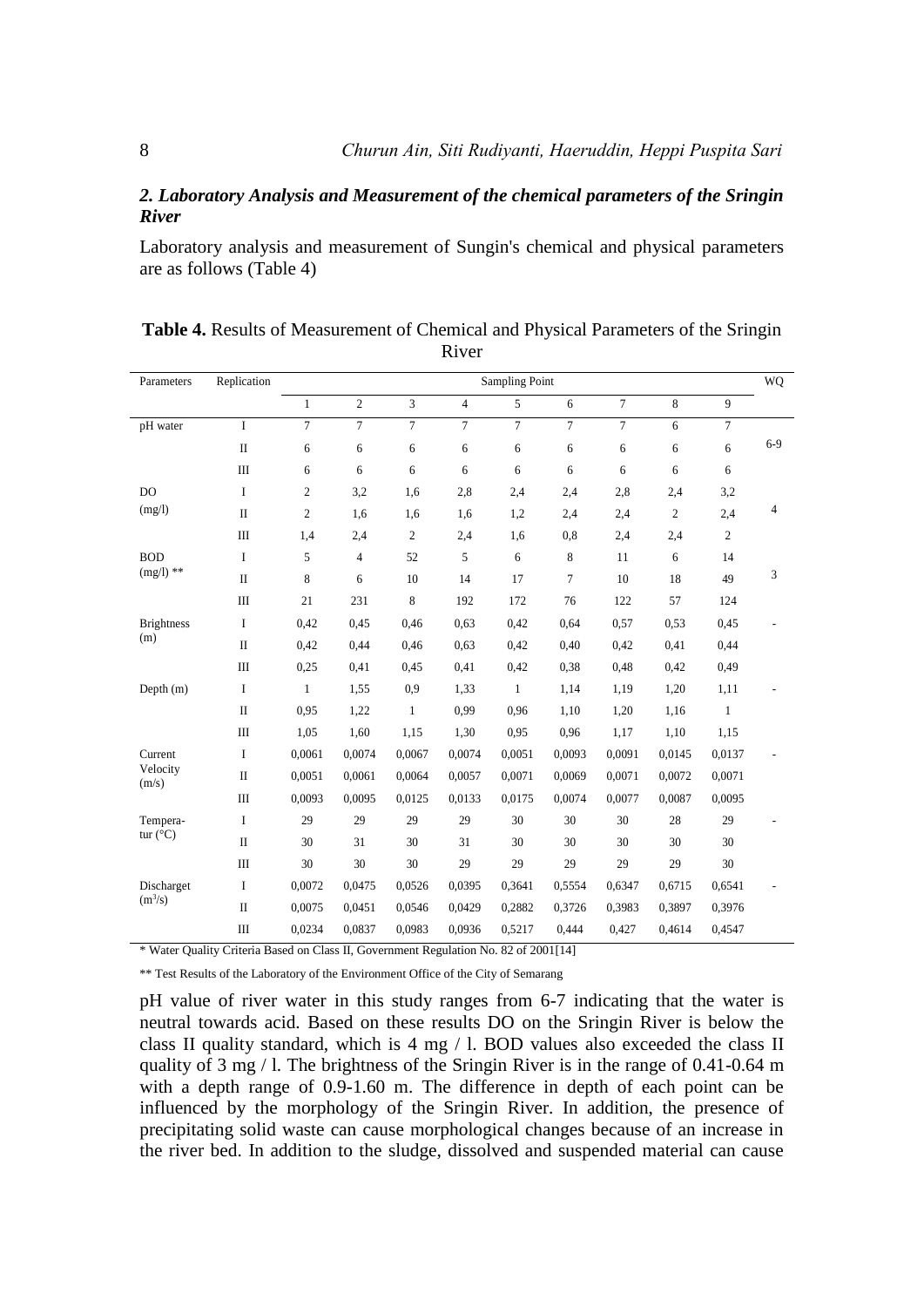the waters to become cloudy and have an impact on the reduced oxygen content of the water, the presence of sludge and sediment is also a cause of silting of the river [15].

Temperature of the Sringin River ranges from 28-31◦C, apart from being caused by weather conditions when sampling water, the river temperature can be affected by entering waste. The waste discharged into a hot river the river waters will become hot too, the increase in temperature that occurs in river waters can disrupt the life of aquatic biota and other aquatic organisms because the level of dissolved oxygen will decrease in line with the increase in temperature, the more the high temperature rise of oxygen solubility in water decreases [16].

The current velocity influenced by the movement of water due to wind factors, besides that river bathymetry also affects, where the higher the tilt of the slope will increase the current velocity. This discharge value is related to the current velocity and morphology of the river. Debit can also affect other water parameters, one of which is the river sediment content that plays a role in trapping nutrients and organic matter. According to research [17] that the increasing river water debit will also increase the sediment content in the river.

#### *3. Deoxygenation, Reagent and Self Purification Constants*

The results of deoxygenation, reaeration and self-purification constant on Sringin River are presented in Table 5.

| Process              | Equation                                                                                       | Constanta      |  |
|----------------------|------------------------------------------------------------------------------------------------|----------------|--|
| Deoxygenation        | Streeter dan Phelps (Decree of the Minister of<br>Environment No. 110 of 2003) [11]            | $0,02259$ /day |  |
|                      | Hydroscience $(1971)$ [10]                                                                     | $1,1117/$ day  |  |
| Reoxygenation        | O'Conner dan Dobbins (Decree of the Minister of<br>Environment No. 110 of 2003) [11]           | $0,3635/$ day  |  |
| Self<br>Purification | K based on Streeter dan Phelps (Decree of the<br>Minister of Environment No. 110 of 2003) [11] | $22,789$ day   |  |
|                      | K based on Hydroscience (1971) in Ramadhani et<br>al. $(2013)$ [10]                            | $0,3269$ day   |  |

**Table 5.** Results of Deoxygenation Constant, Reactive and Self Purification Analysis

The results in Table 5 show that the Sringin River experienced natural purification with a constant self purification of 22.789 / day (K using equation 3) and 0.3269 / day (K using equation 5). The deoxygenation and reoxygenation constants are then used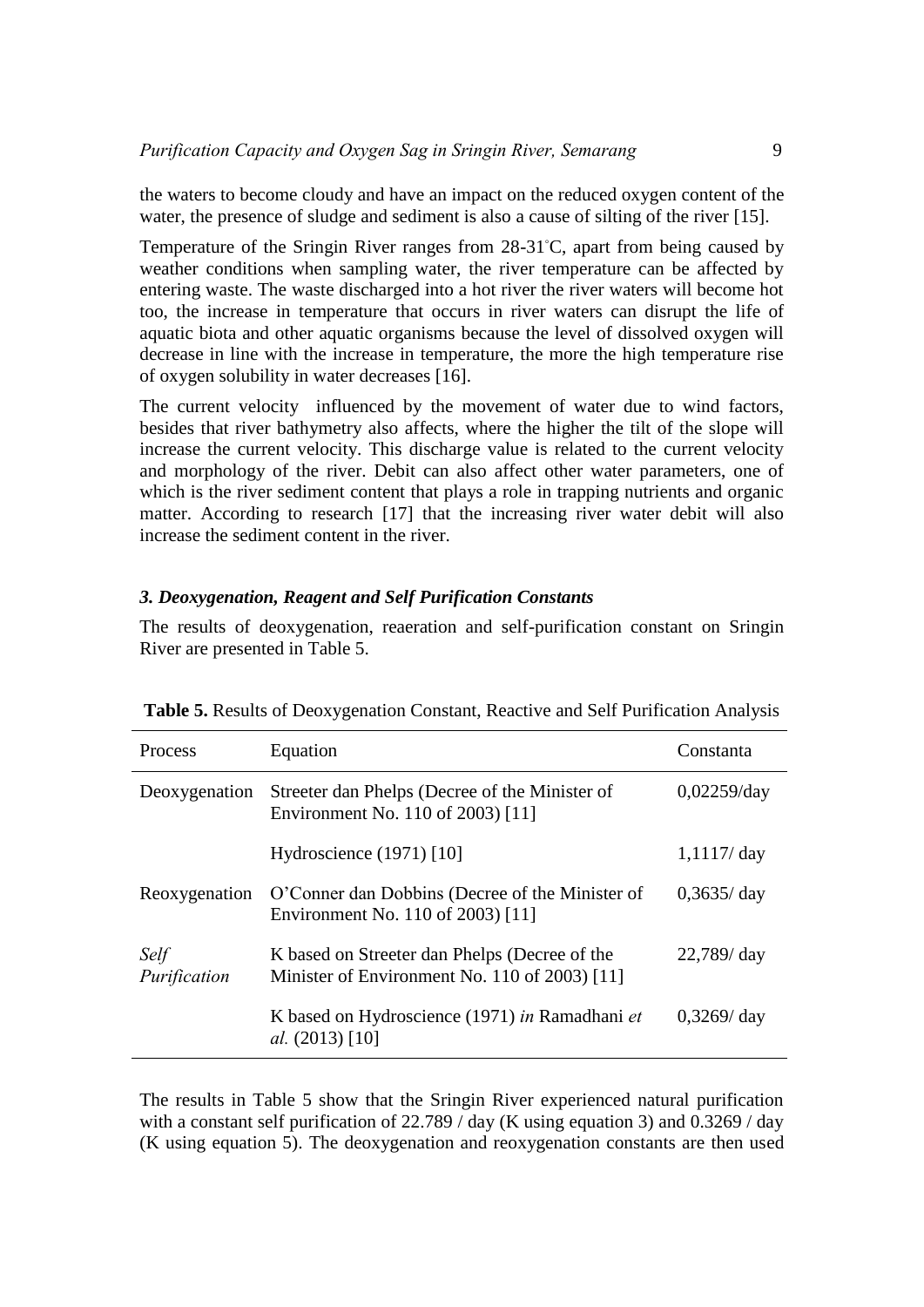to determine the deficit value of theoretical oxygen and oxygen using the Streeter Phelp equation. The oxygen deficit that occurs in the River illustrated by the Graph of Oxygen Sag (Oxygen Sag Curve) with the starting point is the mixing point presented in Figure 2.



**Figure 2.** Oxygen Graph Sag on the Sringin River

Comparison of the average actual oxygen value with theoretical oxygen at the mixing point up to point 9 has the difference presented in the following graph (Figure 3):



**Figure 3.** Graph of Comparison of Actual Oxygen and Theoretical Oxygen of the Sringin River

The purification zone formed in this study are the degradation zone, decomposition zone and purification zone. The purification zone is presented in Figure 4.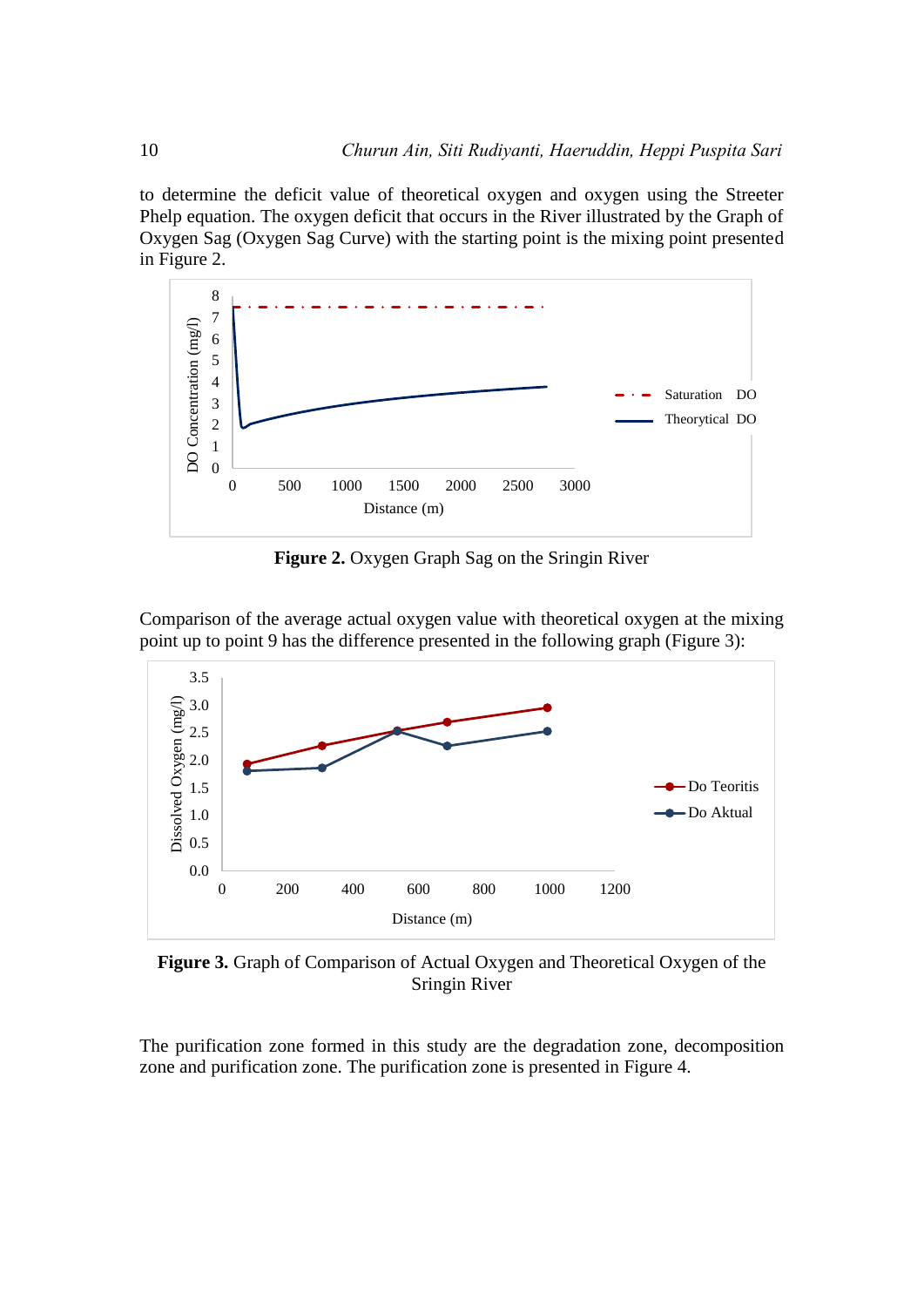

Figure 4. Self Purification Process Zone on Srigin River

## **B. Discussion**

## *1. Oxygen Sag*

The theoretical oxygen in the Sringin River had a significant decrease in the location after point source mixing, at a distance of 76.38 m from the mixing point (point 2.4, and 5) then a gradual increase in the next distance. The theoretical oxygen on the Sringin River after mixing cannot reach saturation conditions. Such depictions certainly occur if there is no waste input back along the river or at the distance studied. At the sampling location the actual DO and theoretical DO values show differences even though in a relatively narrow range. This relatively narrow difference (Actual DO 2,533 mg / l vs. theoretical DO 2,543 mg / l: 0,01 mg / l). This difference is caused by the entry of point sources that are not only from one source. Streeter Phelps equation in this study can be used because the difference in actual and theoretical oxygen values is relatively narrow. According to research [17] concluded that the natural purification capability of the river would be better if in conditions without input from the outside and with a longer distance.

Actual oxygen at point 2 and 4 showed increasing than point 1 and 3. This can be caused by the pumping process of river water before heading to point 2 and point 4, so there is also an aeration process that can increase oxygen. The process of entering oxygen from the air (reaeration) can be caused by water interaction such as agitation, the increase of oxygen in the water is very influential on the improvement of water quality [18]. Actual oxygen has decreased again, that is point 2 and point 4 towards point 5, where at that location is the meeting point of river branching flow so that the material carried by the current is mixed with waste waste at that point. This location is suspected to have the greatest effluent compared to other points. So it is assumed that the location of point source entry in this study is assumed. It is also suspected that the area is rich in bacteria and microorganisms. This is also supported by the results of measurements of BOD, COD, and organic materials [19] that tend to be high or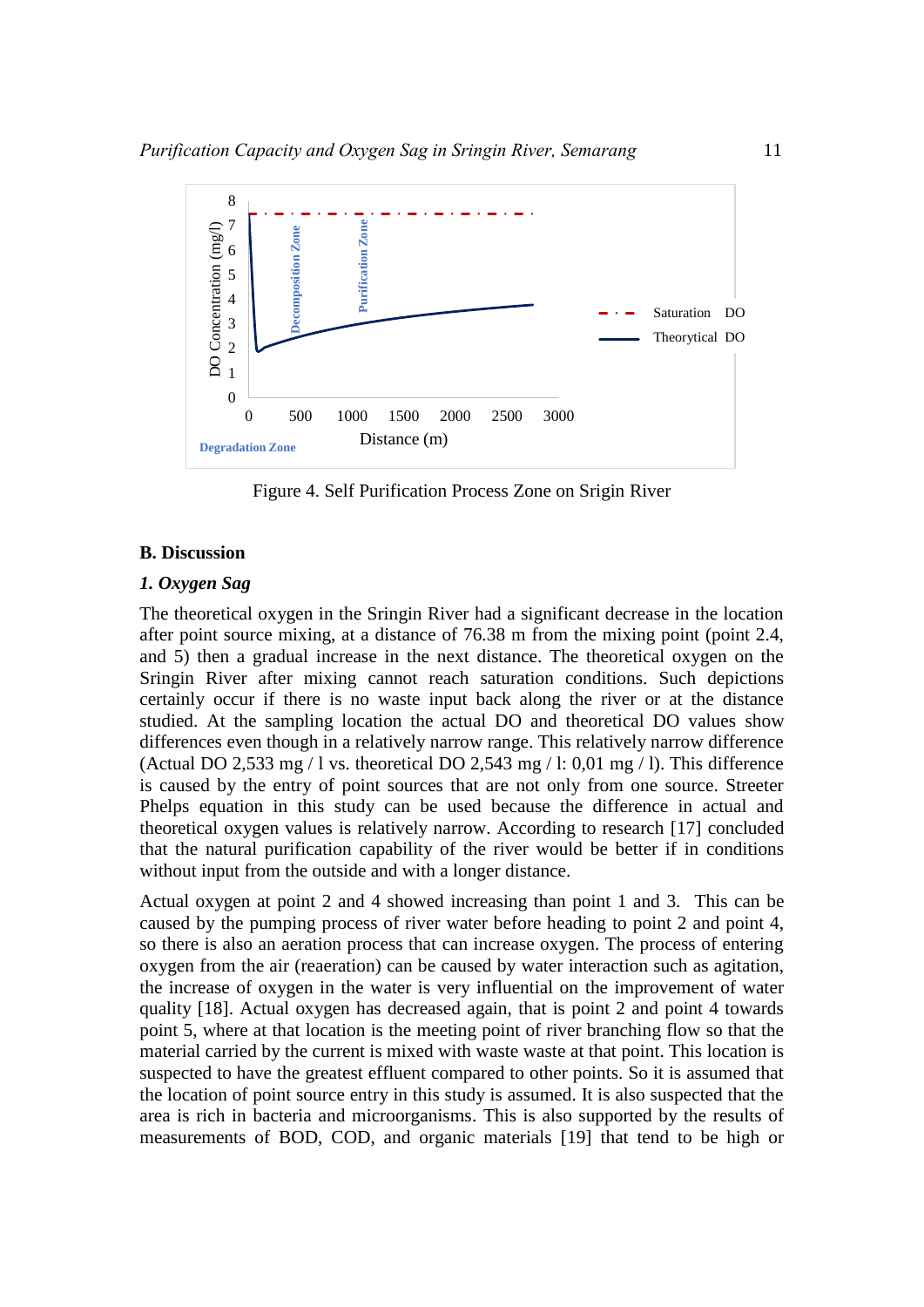experience an increase from the previous point. Pollutants in a waters primarily on the surface of the water can prevent the diffusion of oxygen from the air and can increase the number of aquatic organisms [20][21]. The low DO is possible because of the high organic matter that enters the waters, which is the amount of oxygen consumed by microorganisms in the process of metabolizing organic matter is greater [22].

The actual oxygen content at point 6 has begun to increase, it is possible to still be affected by waste at the point of mixing. In addition to being affected by incoming waste, this increase and decrease is due to the river's purification process. Then at point 7 actual oxygen also tends to rise in line with theoretical oxygen. This happens in addition to the mixture that occurs in it, it is suspected that at this point the waste input also begins to decline until the BOD and COD values at this point also decrease on average. Point 8 actual oxygen tends to decrease again not in line with theoretical oxygen which tends to rise. This decrease can be caused by the discharge of waste from fish ponds located around point 8. Disposal of wastewater from the pond is carried out directly to the Sringin River. Waste from ponds that contain leftovers and metabolic results of organisms cause increased waste. Internally, ponds produce high organic waste and can even adversely affect the environment of the pond itself [23].

The oxygen value of 9 points rises again in line with the theoretical oxygen value. The increase can be due to the absence of effluent from both industrial and domestic waste that is channeled to the location. However, the effluent still flows from the previous point supported by a very low current speed. Overall purification has occurred in the Sringin River, where the mixing point compared to point 9 of oxygen tends to have increased, although the increase occurred is not significant. The current pattern is relatively calm and there is no turbulence causing the reaeration process of air into the water to be reduced so that the river's purification ability is not optimal [24].

### *2. Self Purification*

The waste entering the Sringin River can still be tolerated by the river in conducting self-purification as seen from the results of the constant obtained. Self purification ability of river waters occurs due to the addition of dissolved oxygen concentration in water, this addition can come from air and rainwater [25]. Such self-purification ability can also be influenced by environmental factors along the river flow. These factors include current velocity which also influences river discharge, changes in pollutant waste entering river waters, changes in temperature, deoxygenation constants and reaerations and other environmental factors. river indicators in purified conditioning approved in the river increased DO and decreased BOD and COD [26].

Current velocity can affect the ability of water bodies to assimilate and transport pollutants [27]. Therefore, how long does it take for a pollutant to arrive at a specific location that you want to know can be estimated. Water temperature plays a role in increasing biological activities such as accelerating the rate of decomposition of organic matter, increasing the speed of metabolism and respiration, which also increases the consumption of oxygen so that dissolved oxygen is reduced (deoxygenation). Whereas the higher the oxygen reaeration constant, the greater the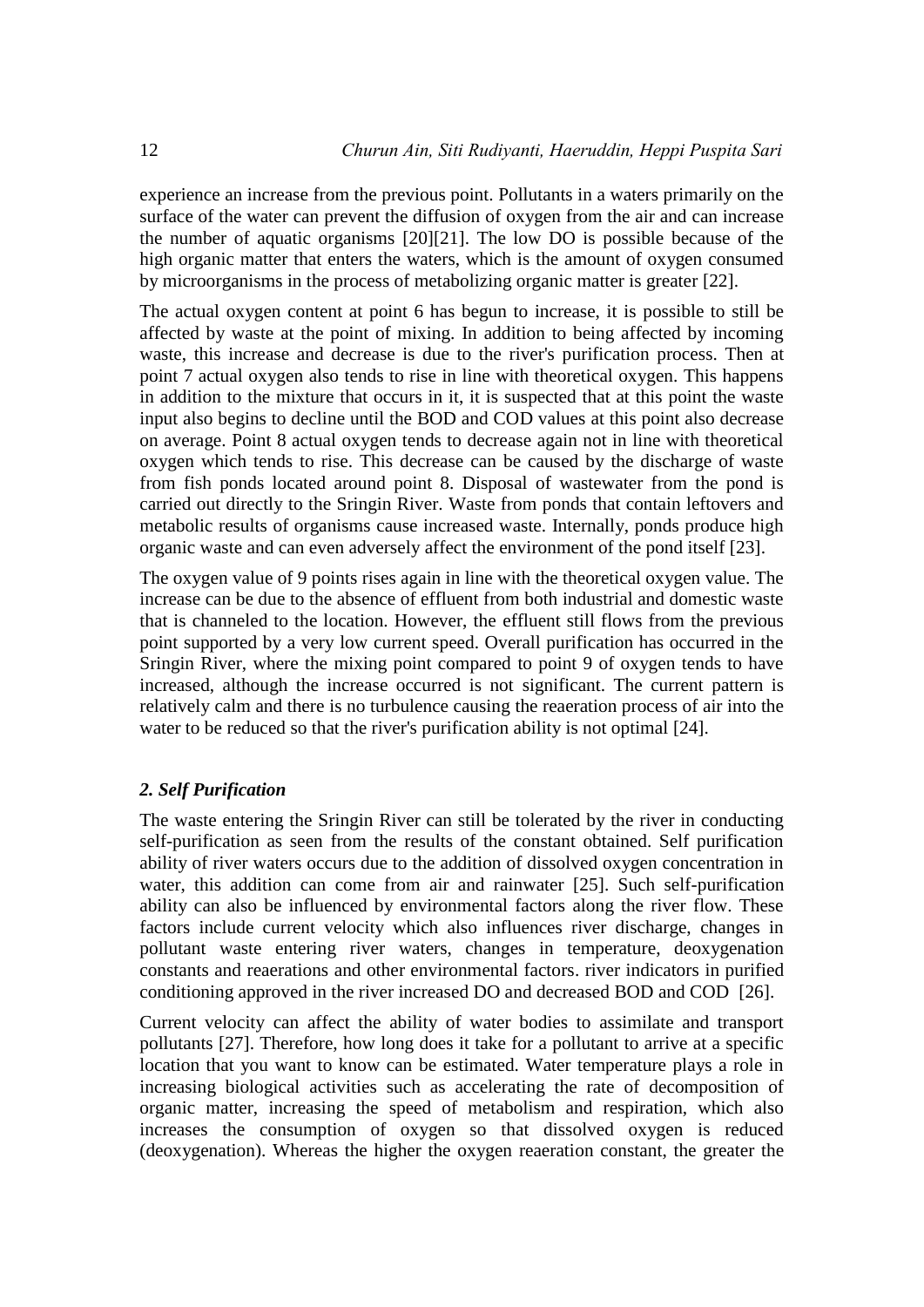reaeration rate and the better the oxygen recirculation process [28]. The reoxygenation constant obtained in this study of 0.3635 / day shows that the Sringin River is included in a large flow with a low speed (Engineering Board of Review for the Sanitary District of Chicago in the Minister of Environment Decree No. 110 of 2003). Whereas the deoxygenation constant obtained in this study shows that the K value using the hydroscience equation (equation 5) can better describe the field conditions. Because using this equation is obtained natural purification constants of 0.3269 / day which in the range of river body types with the type of small ponds and backwater, which means that the river body has a tendency to be calm, so that the mixture is not so large. While using the Streeter Phelps equation (equation 3) the K value tends to be small and the natural purification constants are 22.789 / day which shows the type of river body with the Rapids and water fall type, which means the waters have a very large process resulting in large mixing, so natural purification runs faster. However, this is not in accordance with the conditions in the Sringin River, but this does not rule out the possibility of occurring at a certain time. One of them is when there is waste disposal, the water body gets pressure from the process of entering the waste. This can move the water body and increase reaerasi. Using the Streeter Phelps equation (equation 3) can also be used to determine the deficit value of oxygen and obtain a theoretical oxygen value that can describe the oxygen graph of sag. So that the purification zone can be determined. The following comparison is the result of the deoxygenation and reaeration constants obtained in a similar study (Table 9).

| Researcher                        | Location                             | Deoxygenation<br>constanta $(K)$    | Reoxygenation<br>constanta $(R)$  | Purification<br>constanta (f)         |
|-----------------------------------|--------------------------------------|-------------------------------------|-----------------------------------|---------------------------------------|
| Dewi et al.<br>(2017)[29]         | Kali<br>Wonokromo<br>River, Surabaya | $0,69-0,98$ /day                    | $0,26-0,97$ /day                  | $0,377-0,99$ /day                     |
| Arbie <i>et al.</i><br>(2015)     | Progo River,<br>D.I. Yogyakarta      | $0,013/m$ enit                      | $0.0287/m$ enit                   | $2,207/m$ enit                        |
| Ramadhani<br><i>et al.</i> (2013) | Jawi River,<br>Pontianak at<br>tidal | $0,64-0,84$ /day<br>$0,95-1,32$ day | $0,32-1,34$ day<br>$1,8-4,3/$ day | $0, 5-1, 595$ / day<br>1,89-3,257/day |

**Table 9.** Results of Deoxygenation and Reactivation Constants in Other Research

The purification zone formed in the Sringin River includes the degradation zone, active decomposition zone and purification zone. The degradation zone is just below the sewerage channel, in this zone DO concentration decreases  $\pm$  40% of the saturation value, while the active decomposition zone is characterized by heavy pollution with very low DO even reaching 0, at the end of this zone there will be a 40% increase in DO From the initial value, the recovery zone was in a DO condition that had started to rise by more than 40% [30]. The degradation zone of the Sringin River is at point 0, which is the point of mixing point source with the water body up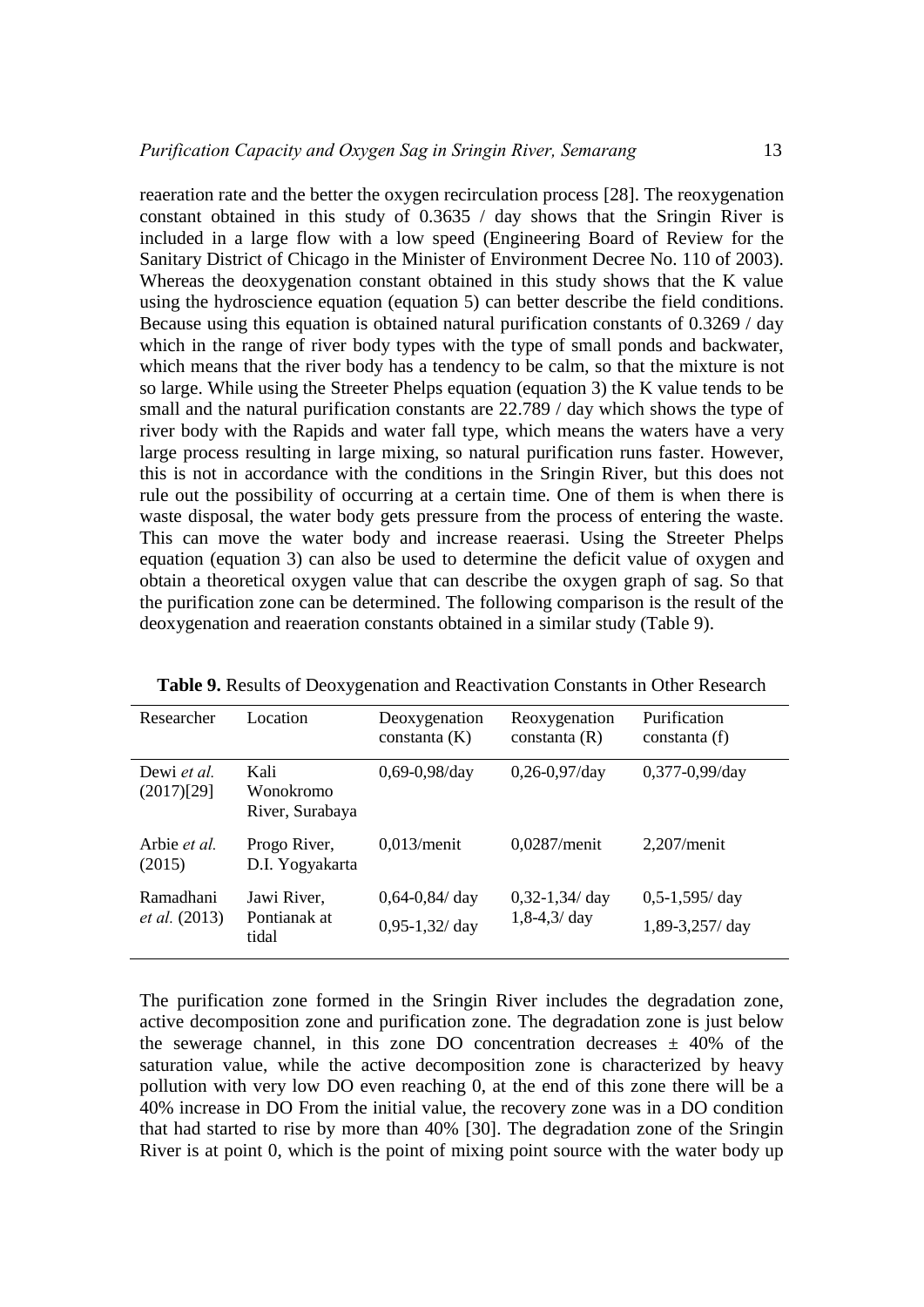to a distance of 76.38 m. The lowest oxygen deficit occurred at this distance, DO concentration dropped to reach 75% of saturation conditions. Then theoretical DO gradually increased again and entered the decomposition zone up to a distance of 763,817 m, where at that distance an increase in theoretical DO had occurred up to 40% of the original concentration. Furthermore the theoretical DO concentration has increased by more than 40% from the original concentration and is in the purification zone. The purification ability of this river cannot reach the clean water zone. The reduction and addition of oxygen to the Sringin River in the range of other research results (Table 9), with a low tendency to reoxygenation. Such conditions are also supported by the condition of the Sringin River which has low current and discharge speeds. So that the addition of oxygen from the air through this mechanism is slow and cannot run optimally. In addition, the mixing of waste from the point source with the water body also runs slowly which affects the natural purification of the river. While the waste entering the river body with a large amount is seen from the measured variables, so that it requires a lot of oxygen for the decomposition process. The ability of the river to be recovered will be disrupted by the burden of polluters from the accumulation of BOD from pollutant sources [31].

#### **4. CONCLUSION**

The conclusion that can be drawn based on the research that has been carried out in the Sringin River Semarang is as follows:

- 1. The deoxygenation constant value of 0.02259 / day using the Streeter Phelps equation and 1.1117 / day using the hydroscience equation, the reoxygenation constant value is 0.3635 / day using the O'Conner and Dobbin equations.
- 2. The Sringin River has a natural purification capability with the zones formed covering the degradation zone, decomposition zone and purification zone from the point source. The natural purification constant was obtained at 22.789 / day using the Streeter Phelps equation.

#### **REFERENCES**

- [1] Anhwange, B.A., E.B. Agbaji, and E.C. Gimba. 2012. Impact Assessment of Human Activities and seasonal Variation on River Benue, Within Makurdi Metropolis. Journal of Sciences and Technology,2. 248-254
- [2] Schweitzer L, Noblet J. 2017. Water Contamination and Pollution. Elsevier Inc., P 261-290. DOI : 10.1016/B978-0-12-809270-5.00011-X
- [3] Wetzel, R.G. 2001. Limnology: Lake and River Ecosystems, Elsevier Academic Press, p. 153.
- [4] Ifabiyi, L. P. 2008. Self Purification of a Freshwater Steam in Ile-Ife : Lessons for Water Management. Jurnal Hum. Ecol, 24 (2) : 131-137.
- [5] Ostroumov, S. A. 2003. On Some Issues of Maintaining Water Quality and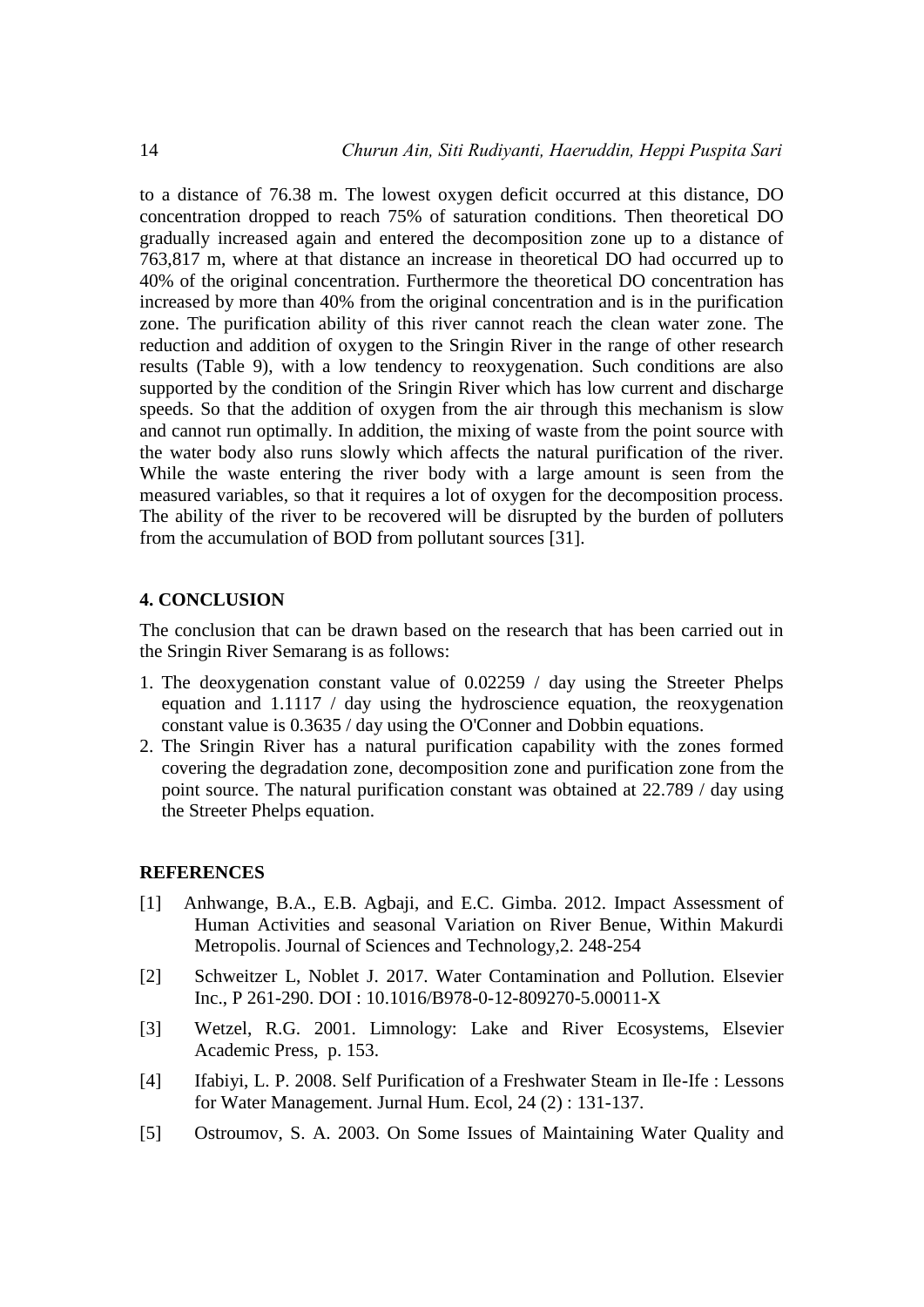Self-Purification. Water Resources Journal, 32 (3) : 305-313.

- [6] Suganda, E., Y. A. Yatmo dan P. Atmodiwirjo. 2009. Environmental Management and Community Conditions in Downstream Areas. Makara Journal, Social Humanities. Jurnal Makara, Sosial Humaniora, 12 (2): 143- 153.
- [7] Barus, T.A. 2002. Introduction of Limnology. Biology Departement. FMIPA USU Press. Medan. 163 PP.
- [9] Yusuf, M. 2014. Research Method. Kencana. Jakarta.
- [10] Ramadhani, N. S. R. Purnaini dan K.P. Utomo. 2013. Analysis of Dissolved Oxygen Distribution of the Jawi River Channel, 1 (1).
- [11] Decree of the State Minister of Environment Number 110 of 2003 concerning Guidelines for Determining the Capacity of Water Pollution at Water Sources.
- [13] S. Oliva González & C. A. Almeida & M. Calderón & M. A. Mallea & P. González. 2014. Assessment of the water self-purification capacity on a river affected by organic pollution: application of chemometrics in spatial and temporal variations. Environ Sci Pollut Res. DOI 10.1007/s11356-014-3098-y
- [14] Government Regulation Number 82 of 2001 concerning Management of Water Quality and Water Pollution Control [*in Bahasa* : Peraturan Pemerintah Nomor 82 Tahun 2001 Tentang Pengelolaan Kualitas Air dan Pengendalian Pencemaran Air]
- [15] Manik, K. E. S. 2003. Management of the environment. Djambatan Press. Jakarta.
- [16] Wardhana, W. A. 2004. Impact of Environmental Pollution. Penerbit Andi.Yogyakarta.
- [17] Wibowo, M. 2001. Statistical Modeling of the Relationship of River Sediment Discharge and Content. . Jurnal Teknologi Lingkungan, 2 (3) : 255-260.
- [18] Hendrasarie, N. dan Cahyarani. 2010. Self Purification Ability of Surabaya River, Judging from Organic Parametric Based on Mathematical Model of Water Quality. Jurnal Ilmiah Teknik Lingkungan, 3 (1).
- [19] Sofia, Y., Tontowi dan S. Rahayu. 2010. Research on River Water Treatment Polluted by Organic Materials. Journal of Water Resources . Jurnal Sumberdaya Air, 6 (2) : 145-160.
- [20] Kirchman L D, .2010. Degradation of Organic Materials. Processes in Microbial Ecology . Chapter 5 .Oxford University Press.
- [21] Pratiwi, Y. 2010. Determination of Textile Industry Waste Pollution Based on Value Coeficient Bioindicator Nutrition. Jurnal Teknologi, 3 (2) : 129-137.
- [22] Fisesa, E. D., I. Setyobudiandi dan M. Krisanti. 2014. Aquatic Conditions and Macrozoobenthos Community Structure in the Belumai River Deli Serdang District, North Sumatra Province, 3 (1) : 1-9.